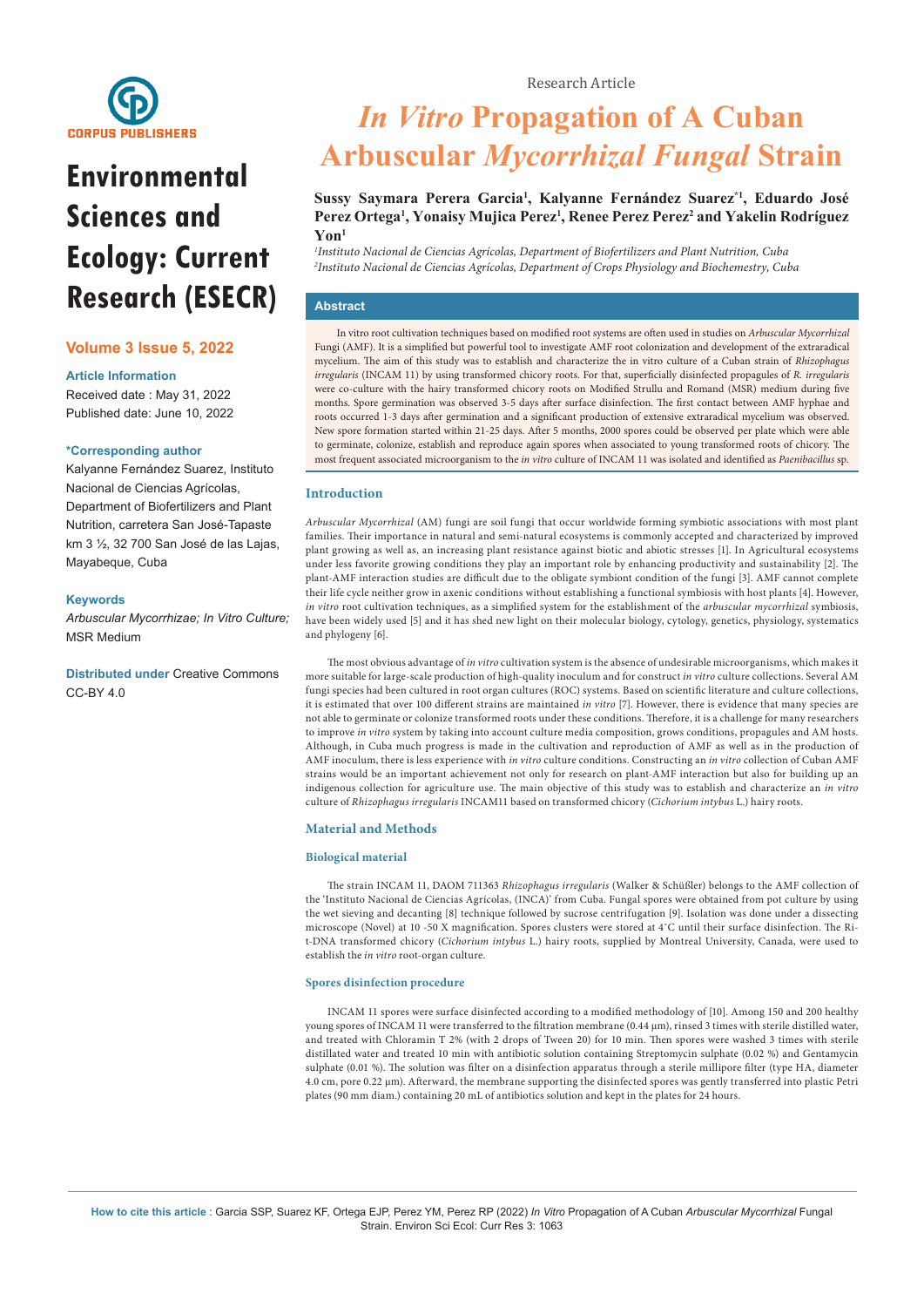

#### **Monoxenic culture of INCAM 11 by root organ culture (ROC)**

Thirty INCAM 11 surface disinfected spores associated in clusters and Ri T-DNA transformed chicory hairy roots of 2 cm length were transferred to plastic petri plates (90 mm diam.) on a Modified Strullu and Romand (MSR) medium [11]. Forty plates were set up and incubated on inverted position at 27˚C in the dark until the hyphae colonized the young roots, the mycelium dispersed profusely into the medium and new spores were produced. Plates were checked every 48 h for spore germination and hyphal growth. First contact between fungus and host roots, new spore formation and extraradical hyphal length were recorded. Evaluations were carrying out under a dissecting microscope (Novel) at 10-50X magnification. A grid of lines was marked on the bottom of each Petri plate for the extraradical hyphal length and new spore formation. Hyphal length was monitored weekly during 3 months and spore's numbers were determined at the end of the experiment, following the methodology described by [12]. The newly produced spores were sub-cultivated on fresh medium to confirm if they were able to form associations with a new *in vitro* host and complete their life cycle. Forty spores from the *in vitro* culture associated in clusters were extracted. Small pieces of medium containing spores were gently removed with a scalpel and located in the vicinity of fresh roots apex of 10 days of culture growing in new MSR medium. Plates were sealed with parafilm and incubated at 27  $^{\rm o}{\rm C}$  in the dark.

#### **Isolation and molecular identification of associated microorganism**

The most frequent associated microorganism colony to the *in vitro* culture of INCAM 11 was isolated and molecularly identified. When bacterial growth around fungus were observed, individual colonies were isolated on Nutrient Agar [13] medium and incubated at 30°C for two weeks. Subsequently, the obtained isolate was identified by amplification and partial sequencing of 16S rDNA. DNA extraction: Extraction of genomic DNA was performed by alkaline lysis of fresh colonies according to [14]. The obtained DNA was quantified by spectrophotometry at 260 nm using the NanoDropTM 2000 (TermoFisher). PCR amplification and sequencing: 16S rDNA gene from isolate was PCR amplified using bacterial universal primers 27f(5'- AGAGTTTGATCCTGGCTCAG-3') and 1492r (5'-GGTTACCTTGTTACGACTT-3') [15] and the premixed solution GoTaq® Green Master Mix (Promega Corporation, USA). PCR conditions were: an initial denaturation (95 °C, 10 min), 35 cycles of 92 °C, 1 min; 50 °C, 45 s and 72 °C, 1.5 min; followed by a final extension (72°C, 5 min). PCR was performed in an MS mini thermocycler (Major Science, USA). The PCR reaction mixture (25 µL volume) contained 1X GoTaq®Green Master Mix, 0.4 µM of each primer and 50 ng of DNA. The amplification product was verified by 1 % agarose gel electrophoresis at 80 V for 45 min. Sequencing was performed by the Sanger method in the company Macrogen®. Sequences edition and identification: Quality analyses of the sequences were performed with FinchTV1.4.0 (Geospiza, Inc). The obtained sequence was compared with the Gen Bank database using the BLASTn (Basic Local Alignment Search Tool) program of the National Center for Biotechnology Information (NCBI) [16].

#### **Results and Discussion**

#### *In vitro* **propagation of INCAM 11 (R. irregularis)**



**Figure 1**: *In vitro* INCAM 11 (R. irregularis) spore germination. A (25X) and B (30X): Germinating hypha (gh) associated to Ri T-DNA transformed chicory roots after seven days of culture.

The monoxenic culture of R. *irregularis* INCAM 11 was successfully established in transformed chicory roots. Ri T-DNA transformed chicory roots show greater AM intraradical colonization and sustain higher extraradical hyphal development than non-transformed roots [17]. After 3 days of culture, spore germination and hyphal growth was observed, with simultaneous growth of germ tube towards hairy the roots (Figure 1). The first interaction between fungus mycelium and roots occurred 5-7 days after inoculation.

The germ tube produced multiply laterals branches on media surface and toward roots with extensive hyphal proliferation (Figure 2 A-B, C and D). Figure 2 (A) shows "fan-like structure" (FLS) formation after 5th day of cultivation. Hyphal length was recorded during 90 days. Some investigations under *in vitro* growth conditions revealed that, once the root-fungi contact is established, the fungal morphology changes drastically, with a reorientation of hyphal apical growth giving rise to either a direct entry point or to a hyphal branching called FLS, which may lead to the formation of an appressorium [18].



**Figure 2:** *In vitro* INCAM 11 (R. irregularis) hyphal growth. A: "Fan-like structure" formation (FLS) after five days of culture (50X). B: Runner hypha (rh) (30X), C and D: Extraradical mycelium (em) network C (30X), D (50X).



During the experiment, when hyphae reached the root surface the pattern starts to change, their growth became fast and in a straight way toward hairy roots. Hyphae branched grew in all directions followed by hyphae proliferation intensively near the roots (Figure 2 B) and a rapidly increment of hyphal density into the medium (Figure 2 C, D) [19] reported in the *in vitro* co-culture of Glomus microcarpum with Vigna vexillata hairy roots that almost 60 % of media surface was covered with a heavy mycelial network and several FLS were observed on root surface after 12-20 days of incubation. On the other hand, [20] observed that in *in vitro* culture of Gigaspora decipiens and R. clarus produced typical structures like "branched absorbing structure" (BAS) after spore's germination. Even if the AMF species are different their behavior is similar

**Citation:** Garcia SSP, Suarez KF, Ortega EJP, Perez YM, Perez RP (2022) *In Vitro* Propagation of A Cuban *Arbuscular Mycorrhizal* Fungal Strain. Environ Sci Ecol: Curr Res 3: 1063

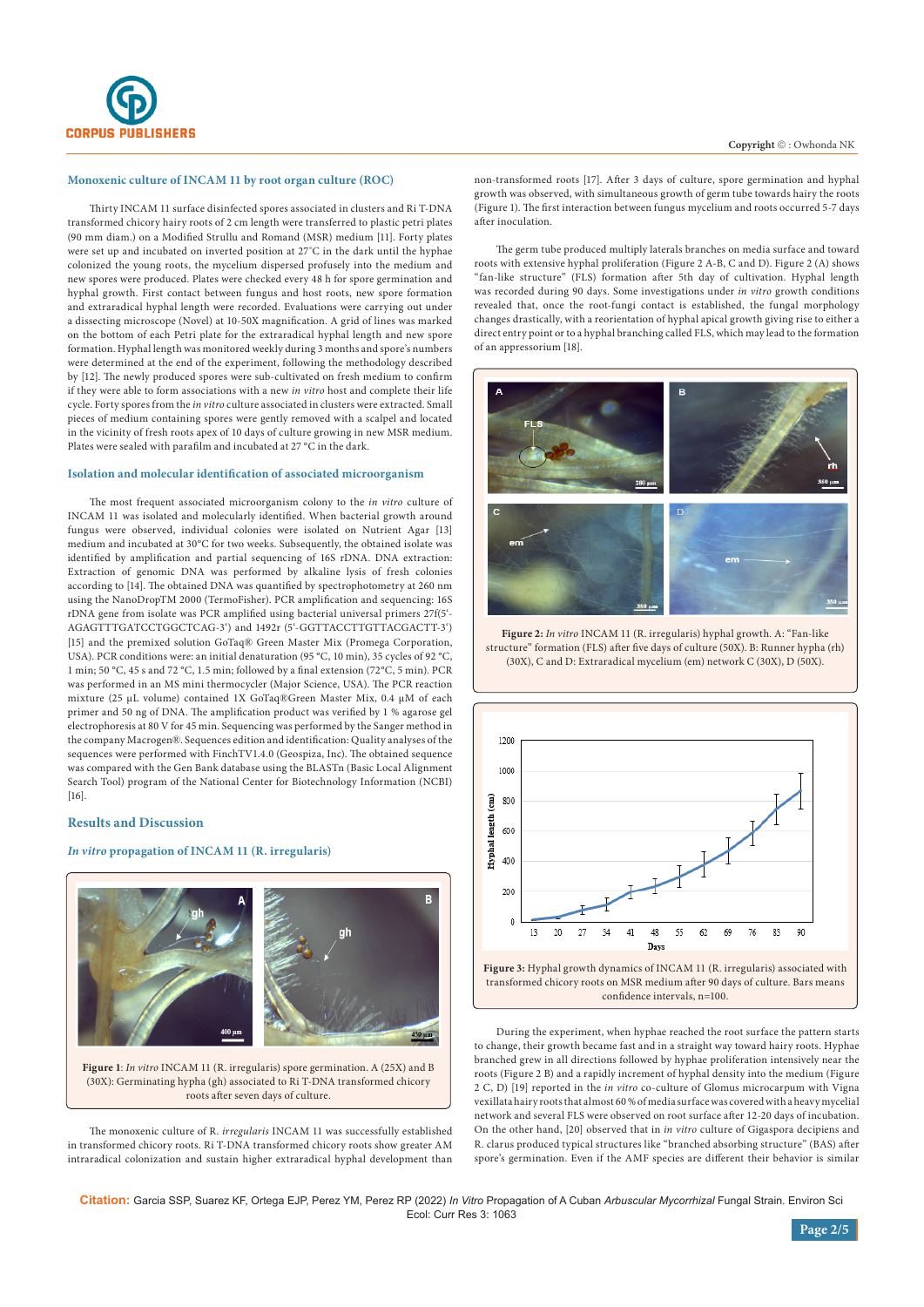

in root organ culture conditions. The mean hyphal length was increasing rapidly during the experiment dynamic reaching 865.6 cm length at week 13 (90 days) (Figure 3). This value is similar compared to those reported by other authors reported from experiments conducted on potato plantlets with a R. *intraradices* strain a mean hyphal length of 1 300 cm at week 22, seven weeks more than in this experiment.

Results from experiments developed by [21] on transformed carrot roots with two different strains of R. *intraradices* showed values of 1 831 cm and 1 442 cm in a period of 6 to 8 months. The architecture of the extraradical mycelium as well as the growth characteristics was similar to those observed in the classical monoxenic culture systems on excised root organs [11, 22] emphasized the importance of such extraradical mycelium networks to initiate rapid colonization in new hosts. The formation of new spores began within 21- 25 days after association (Figure 4 A, B). The spore's formation rate was slow during first 60 days and increased progressively after 90 days of incubation (Figure 4 C, D). The spore number was around 2 000 per petri dish after 5 months of incubation. This result is in agreement with Voets et al. (2005) [12], who observed the first newly produced spores at week 3.



**Figure 4:** *In vitro* INCAM 11 (R. irregularis) spore's production. A, B: Newly formed spores (nfs) on extraradical mycelium (30X) after 21 days of culture. C, D: Mature spores (ms) formation on extraradical mycelia at 90 days of cultivation  $(30X)$ 

First spores were smaller than mature spores and were formed almost terminally on short hyphal branches (Figure 4 A, B). These vegetative spores were hyaline whitish colored but turned to brownish yellow after several weeks and become in mature (Figure 4 C, D). After 5 months of culture matured spores with a light brown to a dark brown color were observed. In this investigation, the rate of sporulation increased after 90 days of incubation. It might be due to the decrease of sucrose and other mineral component level in the medium [4]. Similar trend was observed by [23] who showed that the rate of sporulation depended on the sucrose concentration of the media. Besides, the sporulation rate was not the same in all plates; such behavior it could be attributed to root – AMF communication in the pre-symbiotic and symbiotic phase, due it is a complex multi-step process under genetic control, regulated by an intimate molecular dialog between the host root and the obligate symbiont [24]. Such multistep process could impact root colonization and subsequent spore production (Voets et al., 2005) [12]. The spore's number produced by INCAM 11 is around 2 000 per petri dish after 5 months of incubation, is low compared with [4, 2]. They recorded around 8 500 spores and 2 500 spores of R. *intraradices* after 3 months of culture, respectively. However, only a few AMF species are fast growers and colonizers that are able to produce many thousands *in vitro* propagules in a few months [7]. The newly produced spores were able to form associations with new hairy roots *in vitro*  (Figure 5), following sub-cultivation, reproduced them self and completed their life cycle. *Rhizophagus irregularis* INCAM 11 *in vitro* spores have the ability to form new mycorrhizal associations after a subculture period indicating that this strain is capable to complete their life cycle under *in vitro* conditions. After 15 days of culture newly spore start to growth in the extraradical mycelium. They were small and transparent and after 95 days of incubation they exhibited general morphological similarity to soil borne inoculum (Figure 5 B), although they had thicker spore walls than their soil borne counterparts.



formed spores (nfs) after 25 days of culture (30X). B: Mature spores (ms) after 95 days of incubation (30X).

AM root-organ cultures facilitates the study of environmental, nutritional, and physiological effects on fungal growth and spore morphology. A range of parameters related to sporulation, hyphal architecture, and spore ontogenesis can now be compared according to the systematic approaches used [17]. The multiple characteristics (anatomical, ultrastructural, or biochemical) that can be generated using *in vitro* produced AM fungal colonies need to be classified according to their taxonomic significance, to discriminate between environmentally related and phylogenetically driven taxonomic parameters. For example, *in vitro* differentiated spores may be slightly smaller and are often less pigmented than soil-borne spores [25].

#### **Isolation and identification of the most frequent associated microorganism to the** *in vitro* **culture of INCAM 11**

A microorganism colony of bacterial origin was found to be frequently associated with INCAM 11 spores (Figure 6 A and B). Bacteria colonies were round shaped, white and medium size (2-4 mm), concentric, of convex surface, with rounded, flat borders and moderate mucosity (Figure 6 A and B).



**Figure 6. Bacterium isolated from INCAM 11 (R. irregularis) in vitro culture. A, B: spores (s) surrounded by an associated bacterium (b). A (Novel, 40X) and B (Novel, 8X). (C) Gram stain: gram-positive cells and rod shaped. (D) Bacterial endospore (e) (Novel, 1000X).**

After 30 h of incubation on Agar nutrient medium some microbial growth was detected. After application of the Gram stain, predominance of bacillary and Gram positive microorganisms (Figure 6 C) as well as bacterial endospores (Figure 6 D) could be observed. According to the 16S rDNA gene sequence, the strain ABRi1 was identified as *Paenibacillus* sp (Table 1). This bacterial genus commonly grows associated with *in vitro* culture of AMF strains [26] isolated *Paenibacillus* sp. associated with external mycelium of R. *intraradices*. Accordingly [22] found that slime-forming bacteria, identified as P *validus*, frequently pop up when spores of R. *intraradices* germinated on modified M medium concluding that these bacteria were able to support fungus growth on agar medium.

**Citation:** Garcia SSP, Suarez KF, Ortega EJP, Perez YM, Perez RP (2022) *In Vitro* Propagation of A Cuban *Arbuscular Mycorrhizal* Fungal Strain. Environ Sci Ecol: Curr Res 3: 1063

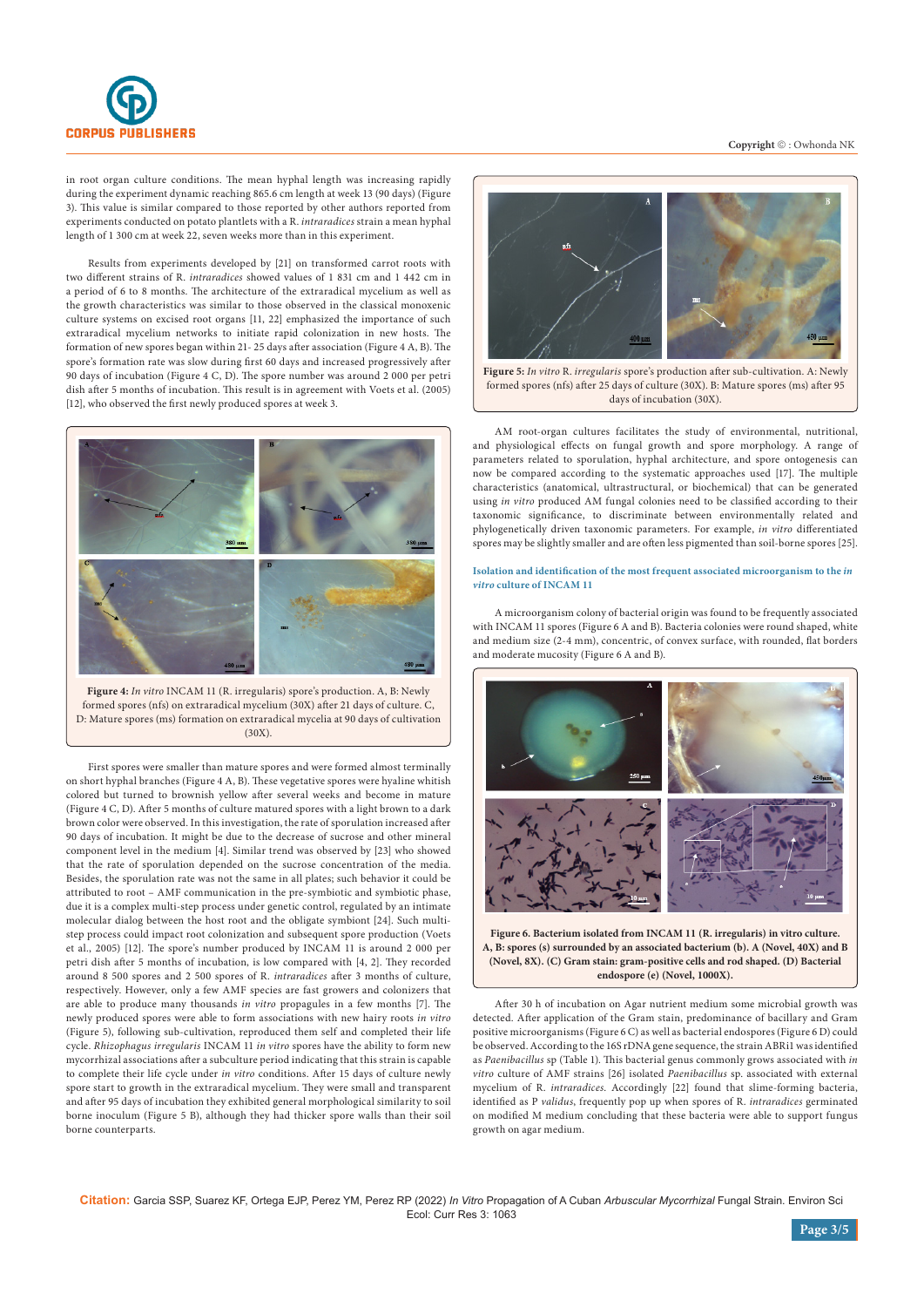

**Table 1:** Bacterial strain associated to INCAM 11 *in vitro* culture identified by partial 16S rDNA sequencing.

|         |                 | Long |                  | <b>More Probable Strain</b> |            |            |
|---------|-----------------|------|------------------|-----------------------------|------------|------------|
| Isolate | <b>Identity</b> | (bp) | <b>Access No</b> | Name                        | Similarity | Access no. |
|         |                 |      |                  | Paenibacillus               |            |            |
|         | Paenibacillus   |      |                  | pocheonensis                |            |            |
| ABRi1   | sp.             | 1447 | MW139949         | Gsoil 1138T                 | 97.79      | NR 112565  |

In the presence of P. *validus*, hyphae branched profusely and formed coiled structures [27] identified a bacterial isolate as *Paenibacillus* sp. from the mycorrhizosphere of Sorghum bicolor inoculated with *Funneliformis mosseae*. This *Paenibacillus* strain stimulates AM fungal root colonization, spore germination, and hyphal growth of F. mosseae [27]. *Paenibacillus* species are widely distributed in the mycorrhizosphere and could have a positive effect on the development of the in vivo and *in vitro* AM symbiosis [28, 29] suggested that the most AM fungi-associated bacteria are located on the surface of spores and hyphae, although some bacteria have been found in the cytoplasm of AM fungi spores. They could stimulate spore germination by eroding spore walls (Maia et al.,1998), by producing stimulatory compounds such as CO<sub>2</sub> and other volatiles [30], or by influencing AM fungi phosphorus acquisition [31,32] showed that most of the bacteria found in association with spore walls of the AM fungi, F. geosporum and *Septoglomus constrictum* were able to degrade biopolymers such as cellulose and chitin. These authors suggested that the increase in germination of Glomus sensu lato spores could be related to the degradation of external layers of spore walls by soil bacteria. According to those authors some toxic compounds that inhibit germination of AM propagules and mycelial growth could be also reduced by these bacteria [28] reported a significant promotion in pre-symbiotic mycelium development occurred after inoculation of two *Paenibacillus* species isolated from AM propagules under *in vitro* conditions. P. *rhizosphaerae* TGX5E significantly increased the extraradical mycelium network, the rate of sporulation, and root colonization on an *in vitro* symbiotic association. These results were also observed in the rhizosphere of soybean plants grown under greenhouse conditions, when P. *rhizosphaerae* was coinoculated with R. *intraradices*. Species of *Paenibacillus* associated with AM fungus structures in the soil, may have a promoting effect on short term pre-symbiotic mycelium development, and little impact on AM propagule germination [28-34].

#### **Conclusion**

The *in vitro* system has proved to be a useful tool for the cultivation and conservation of a large number of species and isolates of AM fungi. The monoxenic cultures of Cuban strain R. *irregularis* INCAM 11 was successfully established on chicory transformed roots, providing spore production in a small space and over short period of time. Effects of *Paenibacillus* sp. on R. *irregularis in vitro* germination and establishment most be evaluated. Our results are the first reported in Cuba in terms of *in vitro* establishment of AM fungus and are the basis for the creation of an *in vitro*  AM fungal collection.

#### **Acknowledgments**

The authors thank the financial support of VLIR-UOS to the TEAM Project "*Arbuscular Mycorrhizal* fungi as an efficient tool to improve the agricultural production of small-scale local farmers in Cuba", developed among INCA, Cuba and Ghent University, Belgium which facilitate all laboratory materials to accomplish this research.

#### **References**

- 1. Smith SE, Read D (2008) Introduction. In Mycorrhizal Symbiosis (pp. 1-9). Academic press, London.
- 2. [Danesh YR, Najafi S, Demir S \(2016\) Using](file:///C:\Users\u\Pictures\8.%20ESECR-RA-22-189\ESECR-RA-22-189_W\GATXUWWYDFFHN4SK64F6H3X6UVUCRGMR6BXJ4JAPT2MMG5QI5VRQLQNE) *In Vitro* Culturing Technique [for Studying Life Cycle of](file:///C:\Users\u\Pictures\8.%20ESECR-RA-22-189\ESECR-RA-22-189_W\GATXUWWYDFFHN4SK64F6H3X6UVUCRGMR6BXJ4JAPT2MMG5QI5VRQLQNE) *Arbuscular Mycorrhizal* Fungus (AMF) Glomus *intraradices*[. YYU J AGR SCI 26\(2\): 161-167.](file:///C:\Users\u\Pictures\8.%20ESECR-RA-22-189\ESECR-RA-22-189_W\GATXUWWYDFFHN4SK64F6H3X6UVUCRGMR6BXJ4JAPT2MMG5QI5VRQLQNE)
- 3. [Redecker D, Schüßler A, Stockinger H, Stürmer SL, Morton JB, et al. \(2013\) An](https://link.springer.com/article/10.1007/s00572-013-0486-y)  [evidence-based consensus for the classification of](https://link.springer.com/article/10.1007/s00572-013-0486-y) *arbuscular mycorrhizal* fungi [\(Glomeromycota\). Mycorrhiza 23\(7\): 515-531.](https://link.springer.com/article/10.1007/s00572-013-0486-y)
- 4. [Srinivasan M, Kumar K, Kumutha K, Marimuthu P \(2014\) Establishing](https://journals.ansfoundation.org/index.php/jans/article/download/417/401/780)  monoxenic culture of *[arbuscular mycorrhizal](https://journals.ansfoundation.org/index.php/jans/article/download/417/401/780)* fungus Glomus *intraradices* [through root organ culture. Journal of Applied and Natural Science 6\(1\): 290-](https://journals.ansfoundation.org/index.php/jans/article/download/417/401/780) [293.](https://journals.ansfoundation.org/index.php/jans/article/download/417/401/780)
- 5. Desjardins Y. Hernández Sebastià C, Piché Y (2005) Monoxenic culture as a tool to study the effect of the *arbuscular mycorrhizal* symbiosis on the physiology of micropropagated plantlets *in vitro* and ex vitro. In *In vitro* culture of mycorrhizas (pp. 181-199). Springer, Berlin, Heidelberg.
- 6. [Fortin JA, Declerck S, Strullu DG \(2005\)](https://link.springer.com/chapter/10.1007/3-540-27331-X_1) *In vitro* culture of mycorrhizas. In *In Vitro* [Culture of Mycorrhizas \(pp. 3-14\). Springer, Berlin, Heidelberg.](https://link.springer.com/chapter/10.1007/3-540-27331-X_1)
- 7. [IJdo M, Cranenbrouck S, Declerck S \(2011\) Methods for large-scale production](https://link.springer.com/article/10.1007/s00572-010-0337-z)  [of AM fungi: past, present, and future. Mycorrhiza 21\(1\): 1-16.](https://link.springer.com/article/10.1007/s00572-010-0337-z)
- 8. [Gerdemann JW, Nicolson TH \(1963\) Spores of mycorrhizal Endogone species](https://www.sciencedirect.com/science/article/abs/pii/S0007153663800790)  [extracted from soil by wet sieving and decanting. Transactions of the British](https://www.sciencedirect.com/science/article/abs/pii/S0007153663800790)  [Mycological society 46\(2\): 235-244.](https://www.sciencedirect.com/science/article/abs/pii/S0007153663800790)
- 9. [Jenkins WRB \(1964\) A rapid centrifugal-flotation technique for separating](file:///C:\Users\u\Pictures\8.%20ESECR-RA-22-189\ESECR-RA-22-189_W\GATXUWWYDFFHN4SK64F6H3X6UVUCRGMR6BXJ4JAPT2MMG5QI5VRQLQNE)  [nematodes from soil. Plant disease reporter 48\(9\): 692.](file:///C:\Users\u\Pictures\8.%20ESECR-RA-22-189\ESECR-RA-22-189_W\GATXUWWYDFFHN4SK64F6H3X6UVUCRGMR6BXJ4JAPT2MMG5QI5VRQLQNE)
- 10. Cranenbrouck S, Voets L, Bivort C, Renard L, Strullu DG, Declerck S (2005) Methodologies for *in vitro* cultivation of *arbuscular mycorrhizal* fungi with root organs. In *In vitro* culture of mycorrhizas Ppp. 341-375. Springer, Berlin, Heidelberg.
- 11. [Declerck S, Strullu DG, Plenchette C \(1998\) Monoxenic culture of the](https://www.tandfonline.com/doi/abs/10.1080/00275514.1998.12026946)  [intraradical forms of Glomus sp. isolated from a tropical ecosystem: a proposed](https://www.tandfonline.com/doi/abs/10.1080/00275514.1998.12026946)  [methodology for germplasm collection. Mycologia 90\(4\): 579-585.](https://www.tandfonline.com/doi/abs/10.1080/00275514.1998.12026946)
- 12. [Voets L, Dupré de Boulois H, Renard L, Strullu DG, Declerck S \(2005\)](https://academic.oup.com/femsle/article/248/1/111/556037?login=false)  [Development of an autotrophic culture system for the](https://academic.oup.com/femsle/article/248/1/111/556037?login=false) *in vitro* mycorrhization of [potato plantlets. FEMS Microbiology letters 248\(1\): 111-118.](https://academic.oup.com/femsle/article/248/1/111/556037?login=false)
- 13. [Wright HD \(1934\) The preparation of nutrient agar with special reference to](https://onlinelibrary.wiley.com/doi/abs/10.1002/path.1700390210)  [pneumococci, streptococci and other Gram](https://onlinelibrary.wiley.com/doi/abs/10.1002/path.1700390210)‐positive organisms. The Journal of [Pathology and Bacteriology 39\(2\): 359-373.](https://onlinelibrary.wiley.com/doi/abs/10.1002/path.1700390210)
- [Von Post R, Von Post L, Dayteg C, Nilsson M, Forster BP \(2003\) A high](https://link.springer.com/article/10.1023/A:1022863006134)[throughput DNA extraction method for barley seed. Euphytica 130\(2\): 255-260.](https://link.springer.com/article/10.1023/A:1022863006134)
- 15. [Weisburg WG, Barns SM, Pelletier DA, Lane DJ \(1991\) 16S ribosomal DNA](https://pubmed.ncbi.nlm.nih.gov/1987160/)  [amplification for phylogenetic study. Journal of bacteriology 173\(2\): 697-703.](https://pubmed.ncbi.nlm.nih.gov/1987160/)
- 16. [Altschul SF, Gish W, Miller W, Myers EW, Lipman DJ \(1990\) Basic local](https://blast.ncbi.nlm.nih.gov/Blast.cgi)  [alignment search tool. Journal of molecular biology 215\(3\): 403-410.](https://blast.ncbi.nlm.nih.gov/Blast.cgi)
- 17. [Fortin JA, Bécard G, Declerck S, Dalpé Y, St Arnaud M, et al. \(2002\) Arbuscular](https://scialert.net/fulltext/?doi=ajpp.2007.122.138)  [mycorrhiza on root-organ cultures. Canadian journal of botany 80\(1\): 1-20.](https://scialert.net/fulltext/?doi=ajpp.2007.122.138)
- 18. [Dalpé Y, de Souza FA, Declerck S \(2005\) Life cycle of Glomus species in](https://link.springer.com/chapter/10.1007/3-540-27331-X_4)  monoxenic culture. In *In vitro* [culture of mycorrhizas \(pp. 49-71\). Springer,](https://link.springer.com/chapter/10.1007/3-540-27331-X_4)  [Berlin, Heidelberg.](https://link.springer.com/chapter/10.1007/3-540-27331-X_4)
- 19. Chandran RP, Potty VP (2010) *In vitro* [co-culture of VAM fungi Glomus](https://www.indianjournals.com/ijor.aspx?target=ijor:ijaeb&volume=3&issue=3&article=013)  [microcarpum in Ri T-DNA transformed hairy roots of Vigna vexillata.](https://www.indianjournals.com/ijor.aspx?target=ijor:ijaeb&volume=3&issue=3&article=013)  [International Journal of Agriculture, Environment and Biotechnology, 3\(3\):](https://www.indianjournals.com/ijor.aspx?target=ijor:ijaeb&volume=3&issue=3&article=013)  [333-338.](https://www.indianjournals.com/ijor.aspx?target=ijor:ijaeb&volume=3&issue=3&article=013)
- 20. [Costa FA, Haddad LSAM, Kasuya MCM, Oton WC, Costa MD, et al. \(2013\)](https://www.scielo.br/j/asagr/a/pHnHsvVbDW8TtWXDyz4rf7k/?lang=en) *In vitro* [culture of Gigaspora decipiens and Glomus clarum in transformed roots](https://www.scielo.br/j/asagr/a/pHnHsvVbDW8TtWXDyz4rf7k/?lang=en)  [of carrot: the influence of temperature and pH. Acta Scientiarum. Agronomy](https://www.scielo.br/j/asagr/a/pHnHsvVbDW8TtWXDyz4rf7k/?lang=en)  [35\(3\): 315-323.](https://www.scielo.br/j/asagr/a/pHnHsvVbDW8TtWXDyz4rf7k/?lang=en)
- 21. De La *Providencia* [IE, De Souza FA, Fernández F, Delmas NS, Declerck S \(2005\)](https://pubmed.ncbi.nlm.nih.gov/15720638/)  *Arbuscular mycorrhizal* [fungi reveal distinct patterns of anastomosis formation](https://pubmed.ncbi.nlm.nih.gov/15720638/)  [and hyphal healing mechanisms between different phylogenic groups. New](https://pubmed.ncbi.nlm.nih.gov/15720638/)  [Phytologist 165\(1\): 261-271.](https://pubmed.ncbi.nlm.nih.gov/15720638/)
- 22. [Hart MM, Reader RJ \(2005\) The role of the external mycelium in early](https://www.sciencedirect.com/science/article/abs/pii/S0031405605000065)  colonization for three *arbuscular mycorrhizal* [fungal species with different](https://www.sciencedirect.com/science/article/abs/pii/S0031405605000065)  [colonization strategies. Pedobiologia 49\(3\): 269-279.](https://www.sciencedirect.com/science/article/abs/pii/S0031405605000065)
- 23. D'Souza J, Rodrigues KM, Rodrigues BF (2013) Modified Strullu and Romand (MSR) medium devoid of sucrose promotes higher *in vitro* germination in *Rhizophagus irregularis*. J Mycol Plant Pathol 43(2): 240-242.
- 24. [Bécard G, Kosuta S, Tamasloukht M, Séjalon Delmas N, Roux C \(2004\) Partner](https://cdnsciencepub.com/doi/10.1139/b04-087)  communication in the *arbuscular mycorrhizal* [interaction. Canadian Journal of](https://cdnsciencepub.com/doi/10.1139/b04-087)  [Botany 82\(8\): 1186-1197.](https://cdnsciencepub.com/doi/10.1139/b04-087)
- 25. [Hildebrandt U, Janetta K, Bothe H \(2002\) Towards growth of](https://pubmed.ncbi.nlm.nih.gov/11916713/) *arbuscular mycorrhizal* [fungi independent of a plant host. Applied and environmental](https://pubmed.ncbi.nlm.nih.gov/11916713/)  [microbiology 68\(4\): 1919-1924.](https://pubmed.ncbi.nlm.nih.gov/11916713/)
- 26. [Mansfeld Giese K, Larsen J, Bødker L \(2002\) Bacterial populations associated](https://academic.oup.com/femsec/article/41/2/133/515417)  with mycelium of the *[arbuscular mycorrhizal](https://academic.oup.com/femsec/article/41/2/133/515417)* fungus Glomus *intraradices*. [FEMS microbiology ecology 41\(2\): 133-140.](https://academic.oup.com/femsec/article/41/2/133/515417)

**Citation:** Garcia SSP, Suarez KF, Ortega EJP, Perez YM, Perez RP (2022) *In Vitro* Propagation of A Cuban *Arbuscular Mycorrhizal* Fungal Strain. Environ Sci Ecol: Curr Res 3: 1063